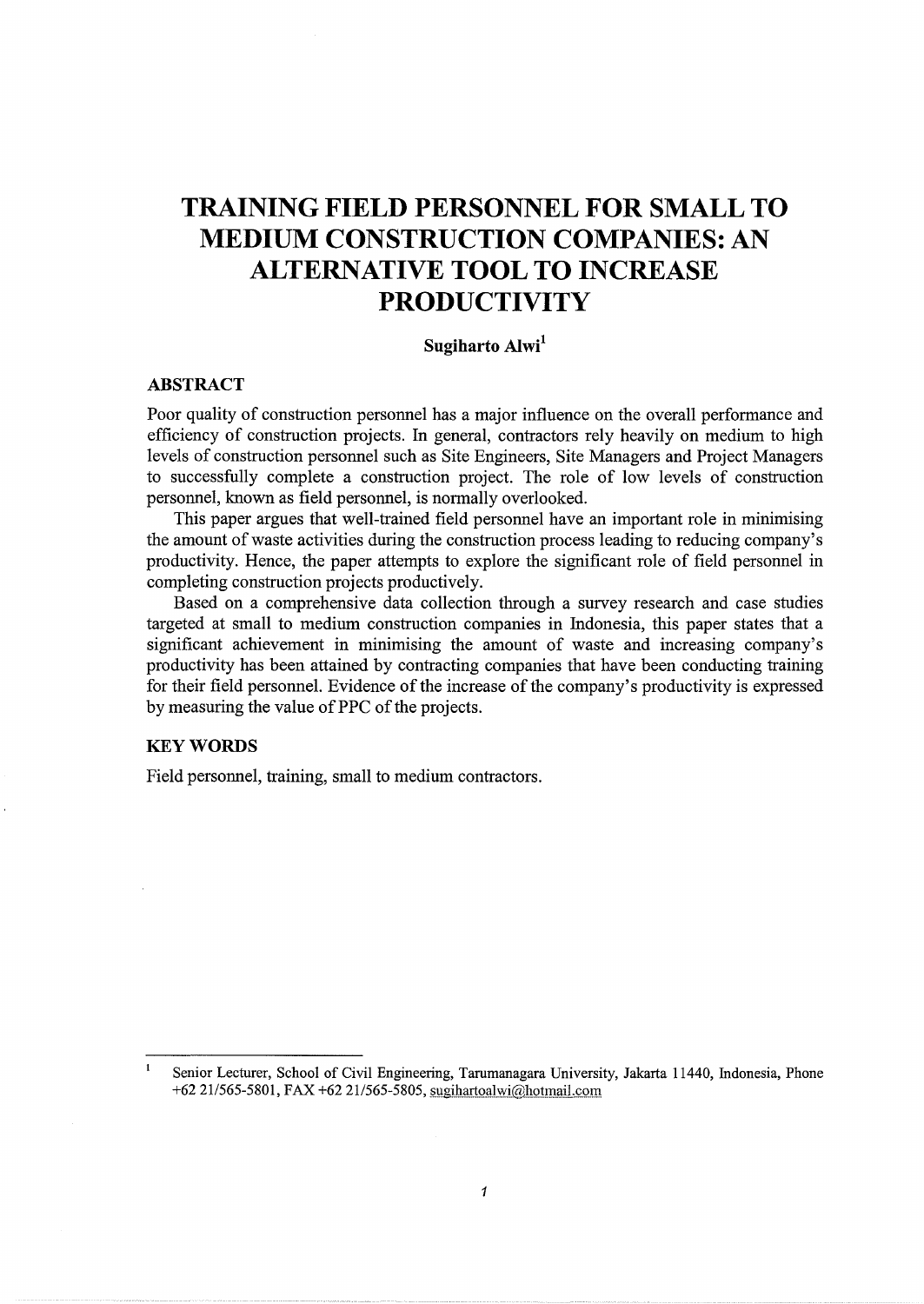#### **INTRODUCTION**

In general, contractor companies in Indonesia merely rely on medium to high levels of construction personnel such as Site Engineers, Site Managers and Project Managers to successfully complete a construction project. Contractors believe that such construction personnel, who are well-educated through formal educations, have better knowledge in planning and managing construction projects. They are regularly trained and educated by attending seminars, short courses and workshops. Contractors argue that the key to success of any construction project depends on a good planning that is prepared by medium and high levels of construction personnel and then passes the planning to field personnel as a guidance for them to execute all works. With this in mind, the role of the low levels of construction personnel, known as field personnel, is normally overlooked. As there is no specific regulation in terms of the ability for field personnel to enter construction projects, contractors do not strictly consider the skill of the field personnel to be employed in their projects.

Contractors do not realise that poor quality of construction field personnel has a major influence on the overall performance and efficiency of construction projects leading to reducing construction productivity. The overall performance and efficiency of construction projects can be identified by measuring the amount of waste activities during the construction process. The term waste activities used in this paper was derived from the Lean Production Philosophy described by Koskela (1992). A number of definitions of waste are available. In general, Koskela (1992) argued that all those activities that produce costs, direct or indirect, and take time, resources or require storage but do not add value or progress to the product can be called waste. These waste activities are measured as a function of their costs, including opportunity costs. Furthermore, other types of waste are related to the efficiency of process, equipment or personnel.

Prevention of waste must begin the moment the client first decides to go ahead with the project. No practical and acceptable method has been agreed upon by all parties involved in construction projects to reduce waste levels. On some construction projects in Indonesia, the extent of waste is significant throughout the entire construction process – its participants, activities and the facilities constructed. In fact, waste occurs right across the construction industry irrespective of (Alwi et al. 2002a):

- The size of the building organisations,
- The value and duration of the contract,
- The building type, or
- The nature of the building (new buildings or buildings being refurbished and maintenanced).

Ineffective manpower training in the construction industry work force, in both numbers and requisite skills, has presented continuing problems for Indonesian industry employers and clients for several years (Alwi et al. 2001).

This ongoing research study has two aims. The first aim is to investigate the significant role of field personnel in minimising the amount of waste activities during the construction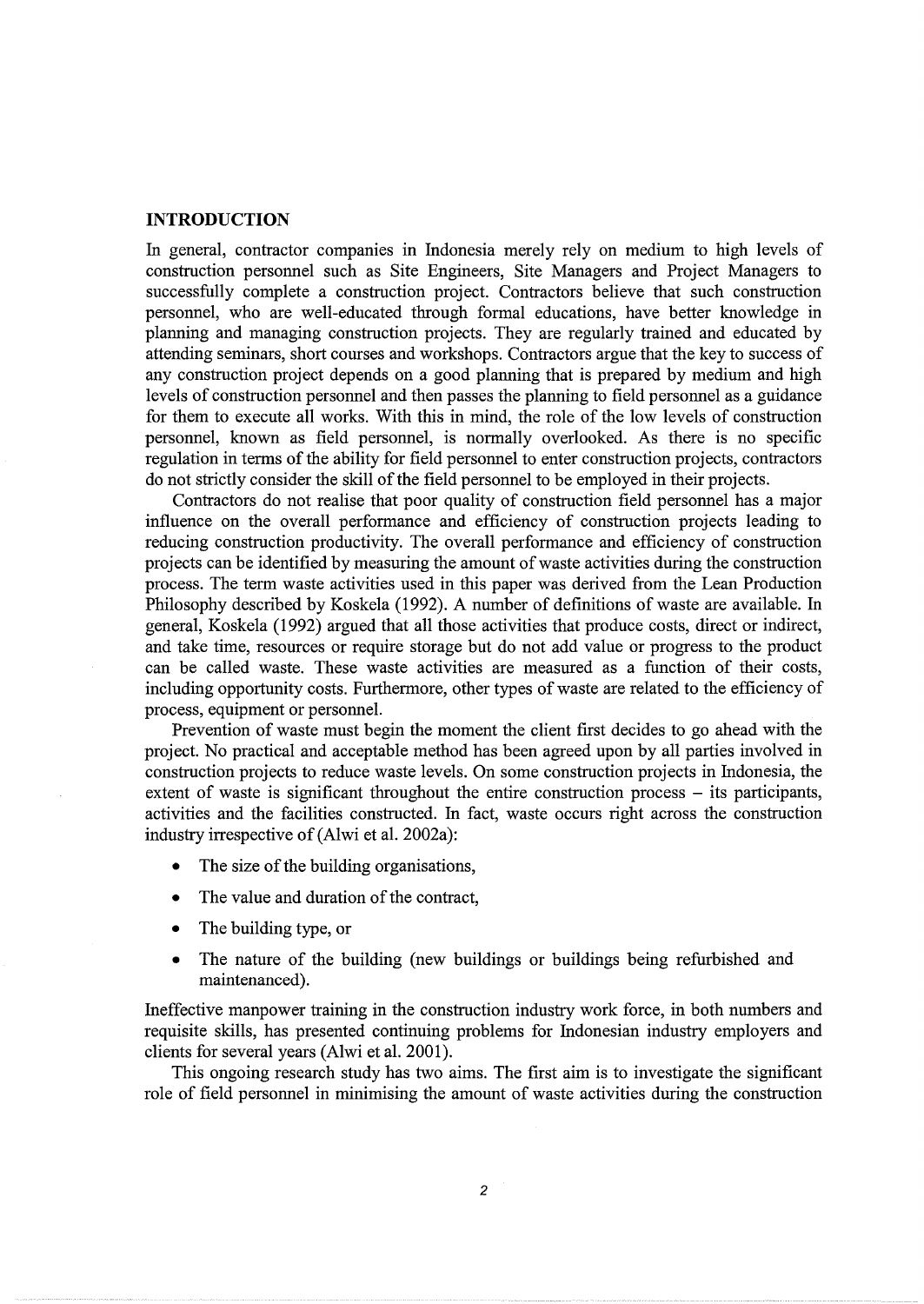process. The quality of field personnel has a major influence on the overall performance of the project, and this quality can be improved not only by formal training, but also by informal training or on-site training. The second one is to investigate the significant effect of on-site training program for field personnel on the construction productivity.

# **CONSTRUCTION INDUSTRY PROBLEMS**

The majority of the Indonesian construction labour forces are self-employed, and are often farmers from rural areas. Typically young workers are often recruited through friends or relatives (often of the foremen). They are low-skilled, earn low wages, and hence are less effective (Kaming et al. 1997b). These young workers enter the pool of construction workers, for it is the only industry that can provide employment for those without any qualifications, even though continuous employment is not guaranteed. Most construction workers learn their skills informally, observing and learning from experienced workers. Individuals who learn the trade on the job usually start as helpers. These workers perform routine tasks, such as cleaning and preparing the worksite and unloading materials. When opportunity arises, they learn how to do more difficult tasks, such as operating tools and equipment, from experienced workers. Becoming a fully skilled construction workers by training on the job normally takes longer than six months.

The client, contractors and other project participants complain of the difficulty in finding sufficiently skilled workers. Most skilled workers enter the industry and receive informal training from a master craftsman, rather than following a formal course conducted by an institution. There have been dire shortages of skilled manpower to cope with the boom in construction activities in Indonesia. The performance of field labour is critical to the success of any construction project.

According to the recent research (Alwi and Hampson 2003), contractors are still facing lack of workers' skill to complete the projects satisfactorily. In fact, the paper stated that "skilled" operatives were often not skillful, having gained their experience on the job site, learning construction skills through trial and error. The trend observed with activities on the project was that field personnel/workers do not use their own initiative, and instead rely on both the foremen and the supervisors' ability to check and approve all works. For many activities field personnel are unable to interpret site drawings. Most construction workers require instructions from foremen or supervisors.

Considering the lack of accumulated experience, the scarcity of skilled workers, and the unsophisticated equipment and technology, I can say that there are many opportunities for improving productivity in the Indonesian construction industry, especially in today's complex and competitive market.

The ongoing improving economy that started in the middle of 2001 led people to demanding better service from the construction industry. However, considering several of the problems mentioned above, Indonesian contractors are facing high pressure to increase construction productivity.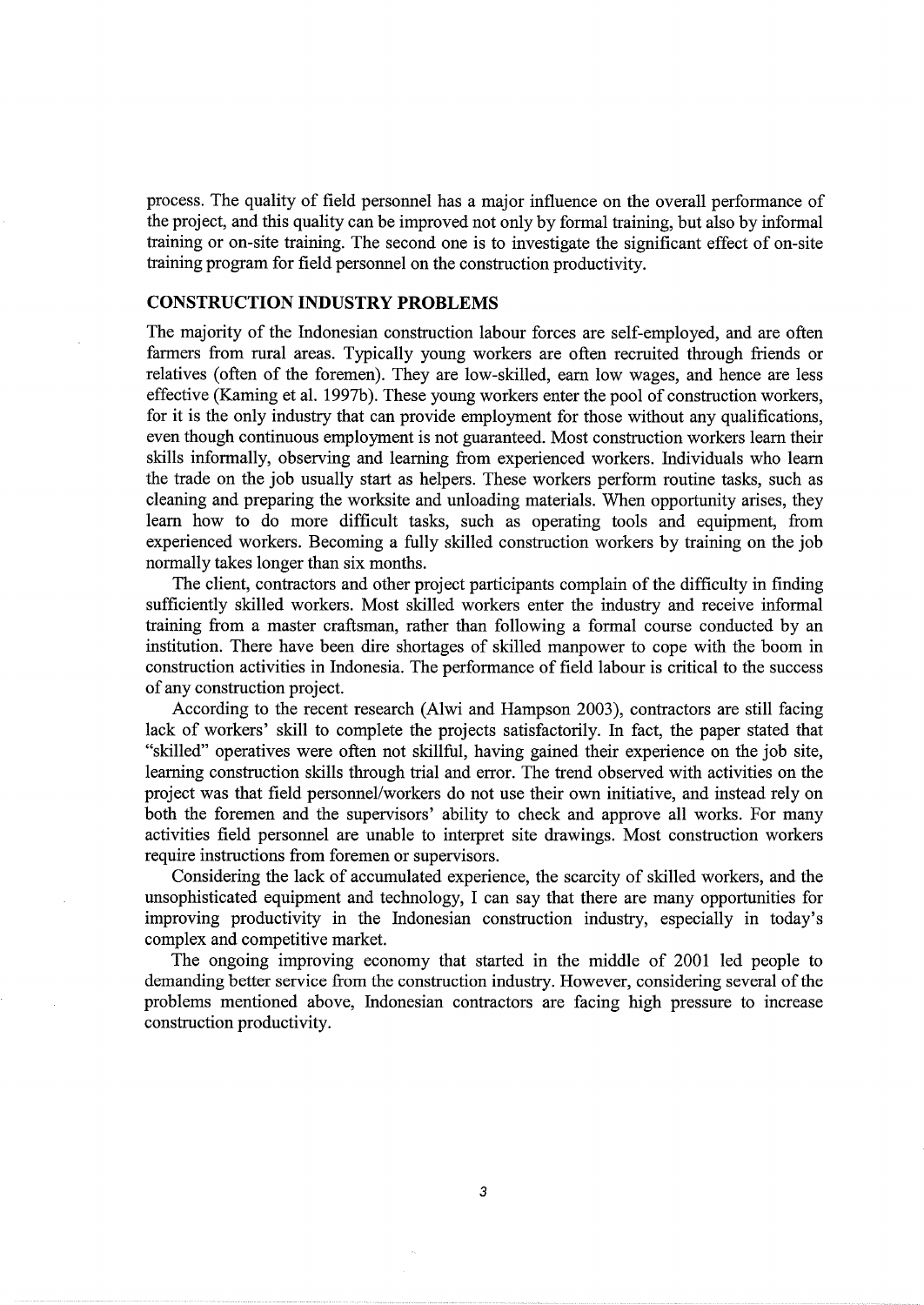### **TRAINING FOR CONSTRUCTION PERSONNEL**

Many construction worker jobs require no experience or training related to the occupation. Many workers enter the occupation with few skills because training is not encouraged and available through labourer training centres. In 1986, the government organised training programs in cooperation with the National Contractors Association of Indonesia (GAPENSI) for bricklayers, rodmen, carpenters and draughtsmen. However, today there is no regular and proper training provided by the government to increase the pool of skilled workers (Alwi et al. 2001). As a result, field personnel are predominantly unqualified and unskilled.

Lack of workers' skill within the Indonesian construction industry has been acknowledged over the last ten years. In fact, the workers' level of skill is the responsibility of the foremen. However, most of the project participants argued that either contractors or the government should take a part of the responsibility as well. Training programs are identified as the only key issue and needed to be organised by the government. In contrast, contractors experienced that workers were not willing to undertake training programs to develop their ability. There are main reasons why they are not keen to do it.

First, there are no regulations for workers to undertake training programs before entering construction projects. Second, fees of the training program are normally expensive. With their limited incomes, workers find it almost impossible to join training programs. There is no allowance from the government and contractors to assist workers. This occurs because many workers are hired on a project basis only. Third, due to family commitments, they prefer to develop their ability by learning from experienced workers as this allows them to continue earning a wage. Fourth, some contractors and clients do not demand workers to have a training certificate for employment. As long as workers' ability fulfils project standards, contractors and clients are willing to employ them. To anticipate these problems, some contractors have developed their own formal and informal training and evaluation process (Alwi et al. 2002b).

Generally, training centre requires workers to be at least 18 years old and physically able to perform the work. However, mostly people can find that some workers are below 18. Most of the workers argued that experience and training was helpful but usually was not necessary to obtain a job. Relevant work experience that provides construction-related job skills can often reduce or eliminate a wide range of training. However, only few contractors understand that workers also need the ability to read and comprehend all warning signs and labels on a construction site and reading skills sufficient to understand and interpret plans, drawings, and written instructions and specifications.

Supervisory skill or the lack of it, directly affects every company's bottom line. Each day, decisions made by every foreman and supervisor are crucial to the success or failure of every construction project. It is interesting to note that although project managers accept that s ome form of supervisory training is essential, and show initial enthusiasm towards this topic when it is discussed, only few seem prepared to take any practical step. Some managers said that supervisors either cannot be spared or are too busy to make the arrangements. Others ignore the facilities offered, possibly because they think the subject is unimportant.

Training institutions that may educate construction workers are limited in Indonesia. Worker as a resource have specific characteristics. The production output of workers is a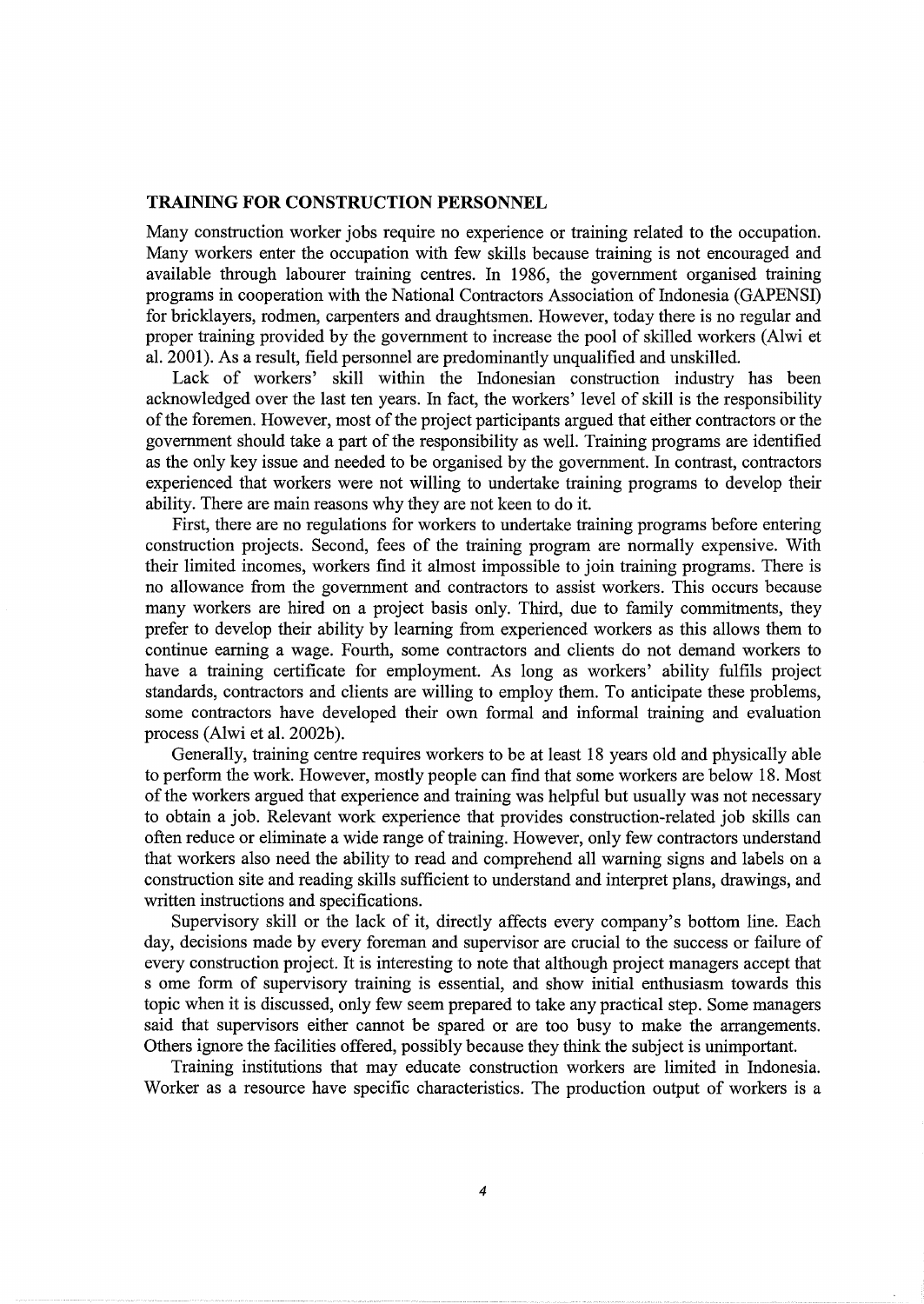function of skill and motivation. It is clear that Indonesia has similar problems to other developing countries, i.e.: poor worker productivity. In Indonesia, training for workers by contractors is virtually of no existance except in specialised areas such as railways, power plants and irrigation, which are still under the government's control. An experience from another developing country such as Sri Lanka identified that Sri Lankan industry is dominated by unskilled workers (Jayawardane and Gunawardena 1998). Kaming et al. (1997a) reported that approximately 86% skilled workers in Indonesia are informally trained by a senior workers only. The same situation exists also in other developing countries such as 80% of skilled workers in Sri Lanka (Jayawardane and Gunawardena 1998) and 95% in Iran (Zakeri et al. 1996).

#### **RESEARCH METHOD**

#### DATA COLLECTION AND ANALYSIS

The data was collected through a comprehensive survey research and case studies targeted at small to medium contractor companies that got involved in building construction projects. The survey research was carried out towards 26 contractors to identify the number of waste cost and the management tools used to reduce the waste cost. Whereas case studies were undertaken targeted at three contractors and focusing on identifying the effects of on-site training programs on labour productivity.

Using a survey research, respondents were asked their opinions through a questionnaire and followed up by direct or face-to-face interviews to clarify doubts, and ensure that the responses were properly understood by repeating or rephrasing the questions.

The questionnaire was designed into three sections questioning the characteristics of waste activities during the construction process. Respondents, projects and company profiles were detailed. The first section contained questions referring to the frequency of waste activities and what the levels of effects of waste activities have on construction projects. Section two dealt with the number of waste cost that occurred and the management tools that have been used to reduce the waste cost. In this section, the company was asked to estimate (by ticking the appropriate number from 1 to 12 as seen on Table 1) the direct cost of waste in relation to the total of project costs and identify certain management tools that have been used to reduce waste cost.

| -ل<br>2% | 4% | >4-<br>6% | $>6-$<br>8% | $>8-$<br>10% l | $>10-$   $>12-$   $>14-$   $>16-$   $>18-$  <br>12%   14% | ⊣ 16% <sup>∣</sup> | $^{\prime}$ 18% . | 20% | $>20\%$ | not<br>know. |
|----------|----|-----------|-------------|----------------|-----------------------------------------------------------|--------------------|-------------------|-----|---------|--------------|

Table 1: Percentages of Direct Cost of Waste

For the last section, respondents were asked to estimate (by ticking the appropriate number from **1** to 12, as seen on Table 2) what percentage of the cost of waste the management tools were able to reduce. Collected data of waste cost and waste cost reduction amongst all respondents were tabulated and compared one to another. The mean was also calculated.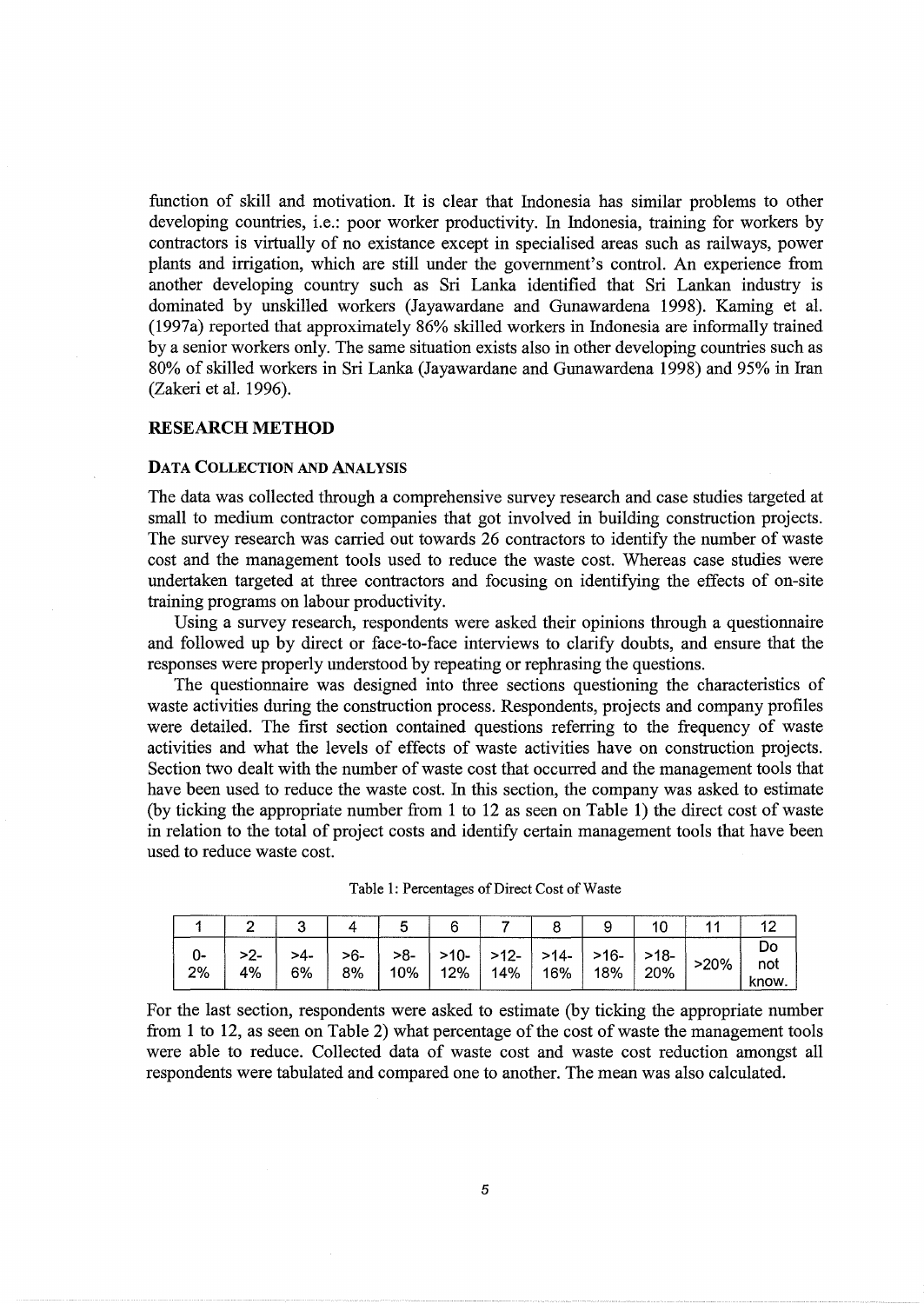Table 2: Percentages of Waste Cost Reduction

| l Cannot i<br>reduce | 10% | >10-<br>20% | >20-   >30-   >40-   >50-   >60-   >70-<br>  30% | $\vert$ 40% $\vert$ | 50%   60%   70%   80% |  | l >80-<br>  90% | $>90-$<br>$^{\prime}$ 100% | not<br>know. |
|----------------------|-----|-------------|--------------------------------------------------|---------------------|-----------------------|--|-----------------|----------------------------|--------------|

Interviews involved almost all levels of project participants such as Project Managers, Site Engineers, Supervisors, Foremen and Labourers. The interviewer conducted two forms of interviews: open-ended interviews and focused interviews. In the open-ended interviews, the respondents were asked for facts, in addition to their opinions about specific waste activities that occurred on-site and how they overcame the waste problems. In some situations the interviewer asked the interviewee to propose their own insights into certain occurrences.

Case studies were conducted towards three different contractors that were involved in building construction projects up to five levels. The case studies aimed to monitor the effects of on-site training programs on field personnel productivity. The effects of the training programs are reflected by measuring the Percent Plan Completed (PPC). PPC can be described as a percentage of the ratio of the number of completed assignments to the total number of planned assignments in a week. The metric values of PPC can be ranged from 0 to 100%, where the higher the value is, the better the productivity of the project will be. Explanations about the relationship between training, productivity and PPC are described in the next section. The term "PPC" derives from The Last Planner System developed by Ballard (2000). The explanation of The Last Planner System is beyond the scope of this paper.

Three contractors that were targeted in the case studies are named Company-A, Company-B and Company-C. These contractors have never been conducting any on-site training program for their field personnel. By using a master schedule, the number of assignments planned in a week was designed together by Site Engineers, Supervisors and Foremen. Through daily visual inspection and based on foremen/supervisors weekly reports, the number of completed assignments was determined. A weekly PPC of the three projects were monitored over the total of 26 weeks period. The monitoring of the PPC was divided into two phases. The first phase was carried out over the first 18 weeks and the second phase was carried out from week 19 to week 26.

During the first phase, the field personnel did not receive any on-site training. They completed all works required based on a regular basis and PPC was monitored weekly. The number of assignments planned in a week was designed based on a constraint analysis and the level of labourer productivity. As there are no standards of labourer productivity in Indonesia, the determination of the level of their productivity was based on foremen's experiences. The matching between load of works and capacity of labourer was conducted by trial and error method. At the end of each week, the analysis of root causes of non-completed works was also carried out and the level of labourer productivity was then determined.

At the end of week 18 or before entering week 19, on-site training was conducted regularly to all the field personnel. The training was given to the field personnel in order to increase their productivity. From week 19 to week 26, PPC was monitored again. The comparison of labour productivity between the first phase and second phase was conducted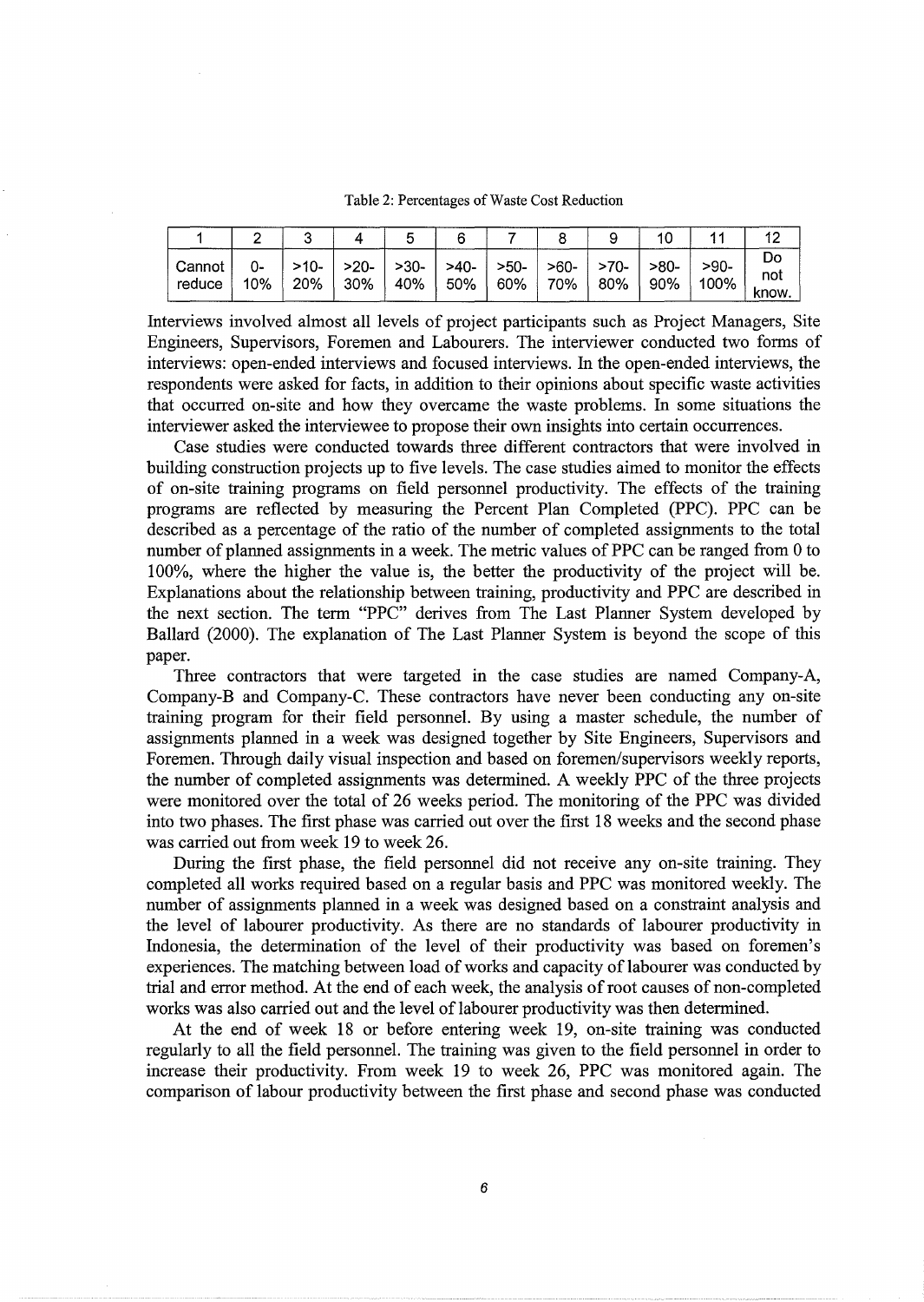by measuring the percentages of work completed against work planned. Finally, for each phase, an average PPC was calculated based on the weekly PPC determined.

The type of the training programs was selected by Quality Control Department (QCD) according to the needs of works to be done and was described more in detail in the next section.

#### ON-SITE TRAINING **PROGRAM**

The most common form of on-site training program is on-the-job training, in which field personnel learn by doing a job or receiving one-on-one instruction that is usually from a supervisor in how to do a job. Field personnel or labourers apply this learning immediately to tasks for which they are responsible.

On-site training program is a method of training that was applied to contractors during the case studies. This training program was executed on site during the construction process. This training, which was under the responsibility of Quality Control Department (QCD), was designed for field personnel who were working on-site to specifically fulfill the needs according to their specific jobs such as painting, plastering, tilling, and bricklaying. The QCD scheduled and chose the type of training with an approval by a Project Manager. The training focused on educating the field personnel not only of how to complete their jobs both effectively and efficiently in the correct manner without compromising the quality, but also how to identify all errors occurred, as earlier as possible, during the construction process and report the errors, if any, to their supervisor.

The number of field personnel involved in this training varies from project to project. They were normally around 12 people including foremen and supervisors. The length of the training was normally 30 minutes or longer, but not more than one hour and it depended on the complexity of the works to be done.

The training was divided into two sessions. Firstly, all field personnel were given an explanation or theory in relation to the materials used, method and quality of work, waste activities and equipment/tools to use. Secondly, an instructor from the QCD physically showed how to complete the job in the correct manner. In this session, all field personnel were given the opportunity to practice and ensure that they understood clearly of how they should carry out their job productively.

As field personnel in the Indonesian construction industry are identified as free workers which means that they are able to "come and go" at any time they want, there is still debate amongst contractor companies as whether they should train their field personnel or not. Interviews confirmed that normally field personnel who work on-site change in between two and three months. To cope with this problem, training program was designed for every two or three months period. The type of the training program was selected by QCD according to the needs of work to be done. Root causes of why work was not completed were determined and analysed. This analysis assisted QCD in designing the type of training that suited work for the following week.

To better meet on-site training needs it is important that training programs are designed to be responsive to the demand for training rather than simply providing a supply mechanism to deliver pre-packaged courses in pre-determined areas of training. Training should bear a high degree of relevance to the work that labourers currently do, or to the work that is planned to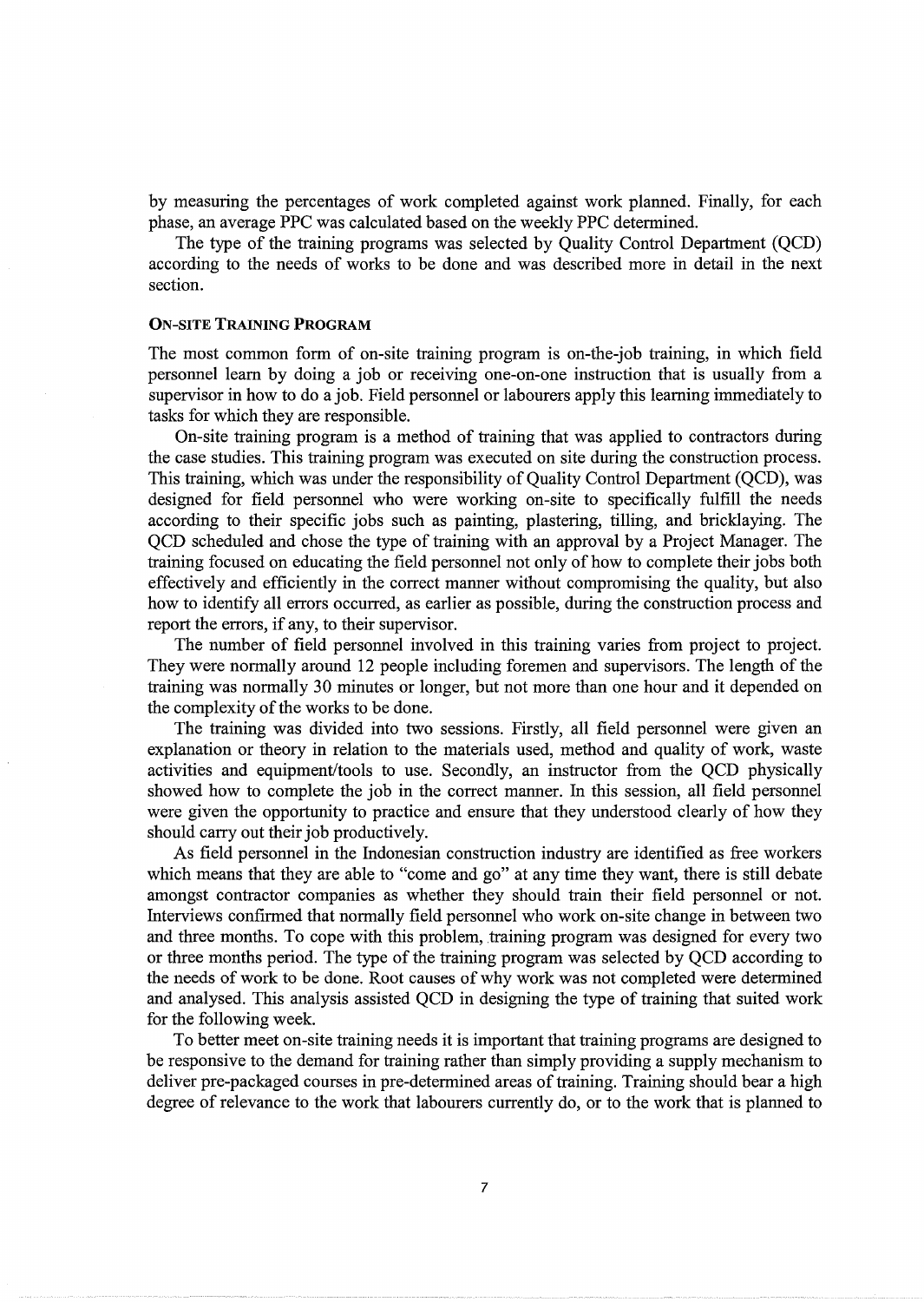do. Ultimately, the success of any training activity will depend on individual motivation of the participant and the commitment of the companies from which they come.

Badge or card identification was given to the field personnel who had received on-site training program, so foremen or supervisors were able to identify a new field personnel who just joint the project and needed proper training before starting the jobs.

#### **TRAINING, PRODUCTIVY AND PPC**

The main purpose of the on-site training is to increase labourers' productivity during the construction process. Training benefits companies by providing qualified labourers especially field personnel who are better able to handle the demands of today's construction environment. The companies will appreciate on-site training programs as a result of the increased quality of field personnel. By increasing their quality, higher field personnel productivity is achieved.

As having been mentioned before, the Percent Plan Completed or PPC is described as a percentage of the ratio of the number of completed assignments to the total number of planned assignments in a week. According to Ballard (2000), a high PPC reflects a wellplanned production process with high workflow reliability between production units. A PPC less than 100% reflects a failure in the production planning process. Understanding the causes of the failure will enable future improvement of the planning process. During the planning process, planners are empowered to schedule day-to-day assignments according to the prevailing conditions of the site. This includes the productivity rate of field personnel. The higher the productivity of field is, the better the planning process will be and it will lead to an increase in PPC.

#### **WASTE COST AND WASTE COST REDUCED**

The result of the survey research indicated that the score of the waste cost occurred amongst the 26 contractors ranged from 1 (0-2%) to 4 ( $>6-8\%$ ) of the total project cost, with the average score of the waste cost  $2$  ( $>2-4\%$  of the total project costs). These figures can be seen in Figure 1. Numbers 1 to 16 indicated the names of the companies involved in the survey. The waste cost could be described as any expense allocated for activities that were not added to project values such as rework and repair, or for wasting of raw materials and loss of materials on-site. The waste cost indicated in this paper was similar compared to the results of the previous research conducted by Alwi et al. (2001) in relation to rework cost. Alwi et al.(2001) identified that the rework cost ranged from 2.01% to 3.21% of the total project cost.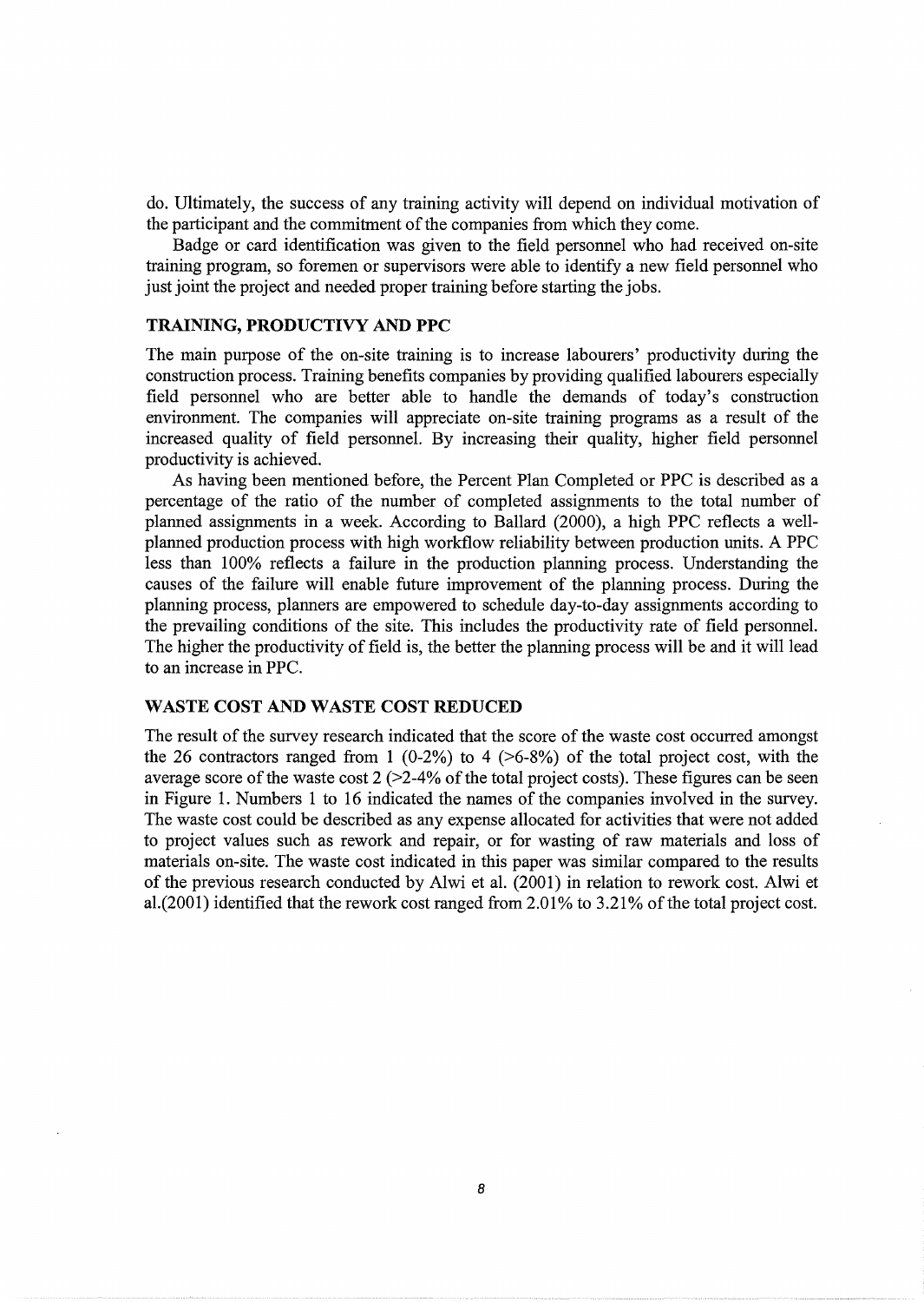

The survey indicated that almost all of the respondents argued that training program was a robust management tool to enhance construction productivity. Of 26 contractors, 24 stated that their internal training program for their construction personnel could reduce their waste cost significantly. Contractors that have been conducting internal training program for their construction personnel were able to reduce their waste cost up to 90%. The percentages of the waste cost reduction of each of the contractors are shown graphically in Figure 1. The

Figure

90%), with the average score of the waste cost reduction was 4.7 or close to 30-40%. The reduction of the waste cost differed from one contractor to another. For examples, the score of the waste cost of Company-1 was  $3$  ( $>4-6\%$  of the total project costs). After conducting the training program, Company-1 was able to significantly reduce their waste cost up to 90%, with the score 10. On the other hand, Company-15, whose waste cost score was 4 ( $>6-8\%$  of the total project cost), could only reduce the waste cost up to 50%. It is important to note that the reduction of the waste cost does not depend only on the amount of waste cost that occurred, but also on company's commitment to conduct training programs for their construction personnel.

result indicated that the score of the waste cost reduction ranged from 2 (0-10%) to 10 (80-

The construction personnel included all level of management from senior management to technical or field personnel who work on-site. The interviews conducted showed that supervisory and management personnel received more training than employees in technical and field personnel did. This happened because the companies believed that the key success of completing a project relied heavily on management level personnel. Senior executives and business development personnel were the most likely employees to receive training from external sources conducted by external consultants and public seminars. For the technical and field personnel, most of the training provided were done informally through on-the-job instructions or were provided by a supervisor. This was particularly suitable for field personnel and smaller contractors.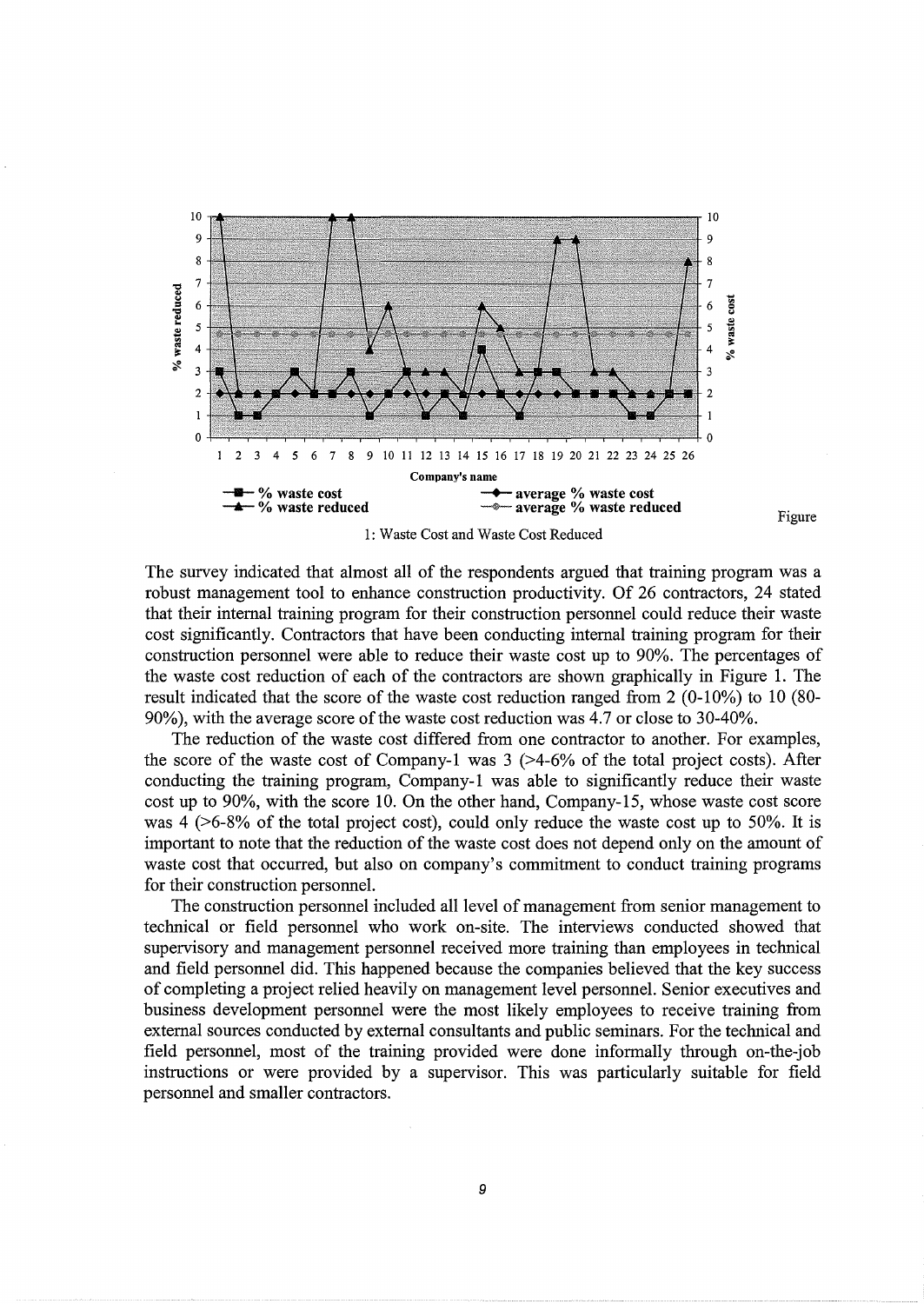#### **CASE STUDIES**

The main purpose of the case studies was to identify the effect of on-site training programs of field personnel on construction productivity. The results of the survey research indicated that a regular training program for the management level of the construction personnel could reduce the amount of waste cost significantly. The PPC of Company-A, B and C are tabulated and graphically presented in Figures 2 to 4, respectively.

There were two important issues that could be noted when the PPC of the first and second phases were compared amongst the three companies. The first important issue related to the average PPC, whereas the second important issue dealt with the fluctuations of the PPC. The PPC shown in Figures 2 to 4 indicated that the average PPC in the first phase was lower than that in the second phase. In the first phase, the average PPC of the Company-A, B and C were found to be 28.10, 30.60 and 41.45, respectively. However, in the second phase, the average PPC data increased to become 50.31, 48.79 and 49.77. Figures 2 to 4 also showed that the fluctuations of the PPC in the first 18 weeks were found to be greater compared to the PPC on the weeks 19 to 26. It is worth noting here that in the second phase, contractors had better understanding of the productivity level of their field personnel, because the field personnel have received a proper on-site training. By knowing the workers' productivity level, the matching between load of the works and the capacity of the workers could be reached easily leading to reducing the fluctuations and at the same time increasing the PPC.

It is important to note that the performance of field personnel is critical to the success of any construction project. According to the project managers, lack of proper training of field personnel has contributed to the continued increase of waste costs. Contractors argued that informal training such as on-site training could improve the skills of field personnel, decline waste costs and thus improve productivity on construction projects.



Figure 2: PPC Data of Company-A

Second phase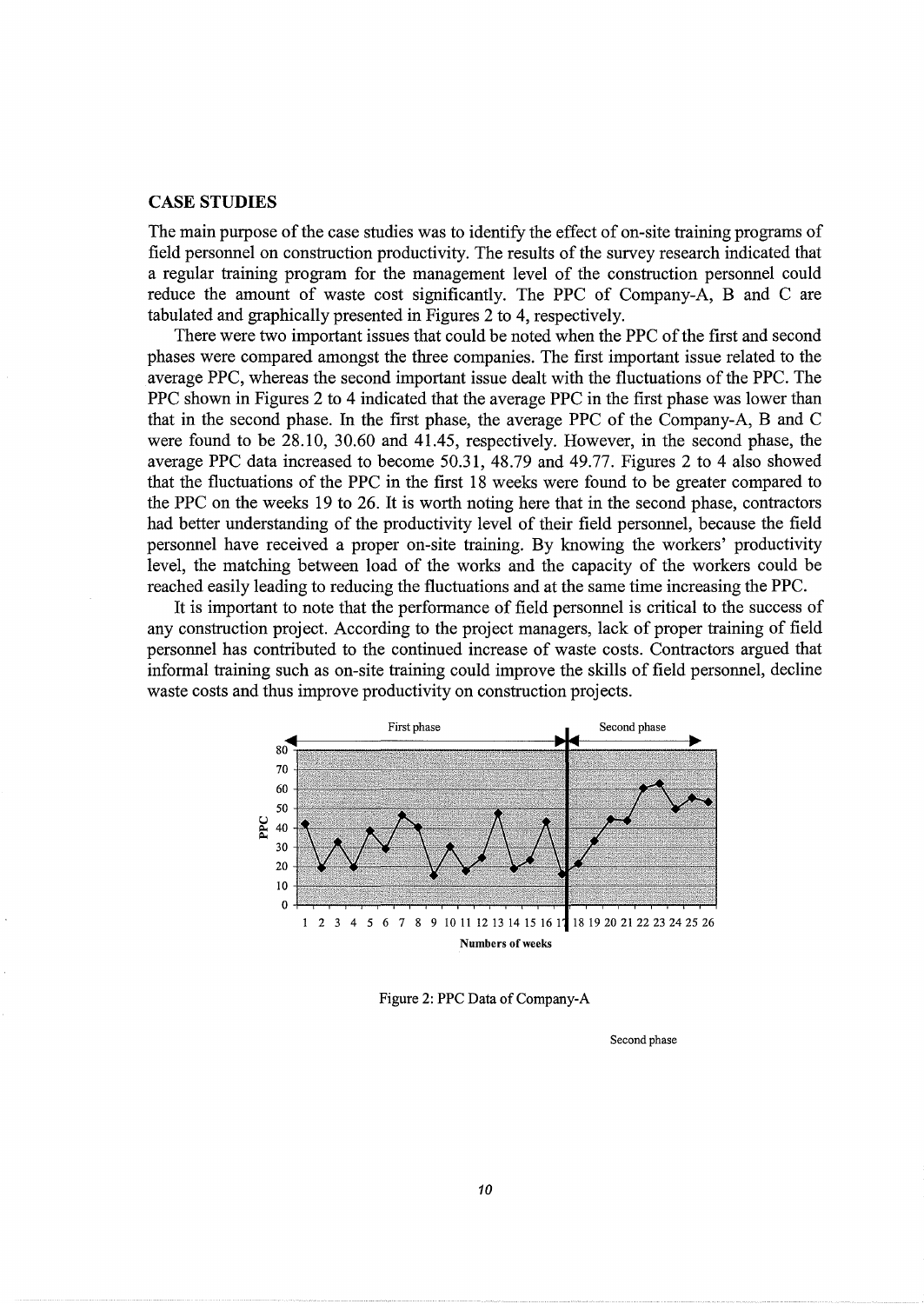







#### **CONCLUSIONS AND CONTRIBUTIONS**

The construction industry, especially consisting of small to medium contractors, is operating in a tight but growing economic market. These conditions make for fierce competition for jobs and skilled personnel. Many of the challenges that have been faced by the construction industry over the past five years continue to be compelling issues such as lack of skilled people at both the field and management levels. The need for training at the field personnel level is obvious, and, if addressed can improve construction productivity and competitiveness within a company and across the industry. While companies consistently identify the lack of skilled field personnel as a major challenge, they are investing the least amount of training dollars in this area. Training is more useful when it is designed to address a specific problem. Providing training opportunities for employees beyond the executive level enhances employee morale, skills, abilities, and, hence productivity.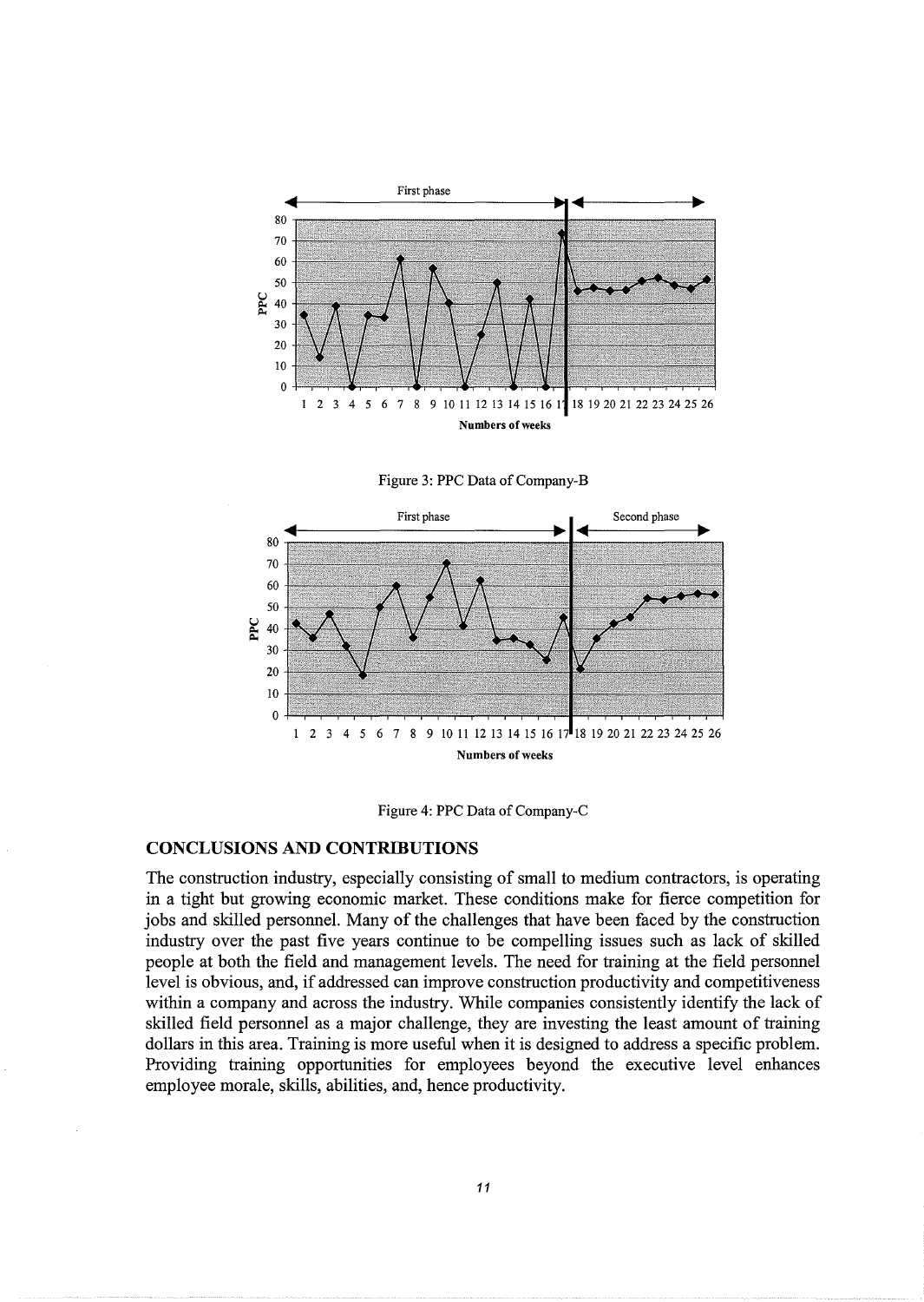This paper described the significant role of field personnel to reduce the amount of direct cost of waste. By conducting proper on-site training programs for their construction personnel, contractors were able to reduce direct cost of waste up to 90%, with the average reduction cost around 40%. Moreover, the results of the case studies concluded that regular on-site training for field personnel has significantly reduced the fluctuations ofPPC, and also at the same time increased the PPC itself. It can be said that on-site training for field personnel enhanced construction productivity. The average PPC of three companies increased from  $28.10$ ,  $30.60$  and  $41.45$  to  $50.31$ ,  $48.79$  and  $49.77$ , respectively. On average, significant achievement has been obtained by increasing more than 50% of the PPC.

Despite a number of studies addressing the concept of training programs and their effects leading to improving labour productivity, to the best knowledge of the author, investigations of the effects of on-site training for field personnel in the Indonesian construction industry have never been studied before. Therefore, this research has been valuable in creating the foundations for exploring the alternative tool to increase labour productivity. There is a whole range of issues that merit further attention, and their investigation could make a significant contribution to the advancement of this new and important area of research. In particular, this paper contributes significant benefits for construction industry by providing:

- A comprehensive documentation of waste cost during the process, and
- An alternative tool to be applied on-site and as the same time to measure labour productivity.

The results of the waste cost and waste cost reduction of the research are based on individual respondents' perceptions. It has perhaps been the case that perceptions are subjective views about an issue which may or may not reflect the reality. In other words, while collecting data from respondents who are involved in a project, the personal bias of respondents, influenced by personal qualifications and work experience, may reduce the objectivity of the responses. The current economical and political issues, of which Indonesia is experiencing economic crisis, may affect the perceptions of the respondents as well. This problem may be exacerbated by the choice of the research approach, random selection and unfamiliarity with the subject matter.

#### **REFERENCES**

- Alarcon, L.F. (1994). "Tools for the Identification and Reduction Waste in Construction Projects." In Alarcon, Luis, (Ed.) *Lean Construction,* A.A.Balkema, Netherlands 1997.
- Alwi, S. and Hampson, K (2003). "Identification the Important Causes of Delay in Building Construction Projects." *Proceedings of the Ninth East Asia-Pacific Conference on Structural Engineering and Construction,* Bali, Indonesia.
- Alwi, S.; Hampson, K. and Mohamed, S. (2002a). "Factor Influencing Contractors' Performance in Indonesia: A Study of Non Value-Adding Activities." *Proceedings of the International Conference on Advancement in Design, Construction, Construction Management and Maintenance of Building Structure,* Bali, Indonesia.